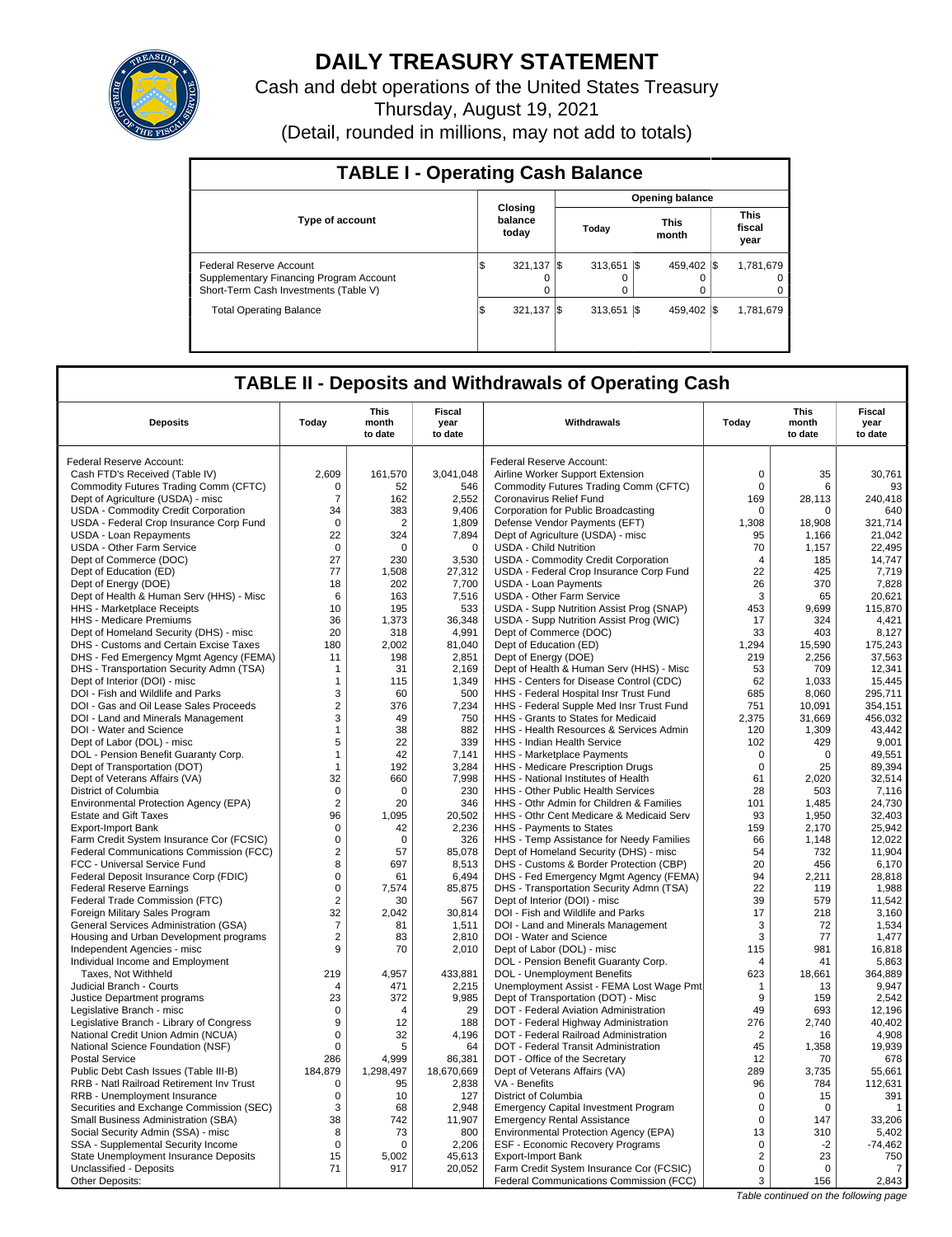| <b>TABLE II cont. - Deposits and Withdrawals of Operating Cash</b> |
|--------------------------------------------------------------------|
|--------------------------------------------------------------------|

| <b>Deposits</b>                                                        | Today    | This<br>month<br>to date | Fiscal<br>year<br>to date        | Withdrawals                                                          | Today                       | This<br>month<br>to date             | Fiscal<br>year<br>to date          |
|------------------------------------------------------------------------|----------|--------------------------|----------------------------------|----------------------------------------------------------------------|-----------------------------|--------------------------------------|------------------------------------|
| Federal Housing Admin: Note Sales                                      | 79       | 1,362                    | 19,074                           | FCC - Universal Service Fund                                         | $\overline{0}$              | 185                                  | 7,434                              |
|                                                                        |          |                          |                                  | Federal Deposit Insurance Corp (FDIC)                                | $\mathbf 0$                 | 22                                   | 825                                |
|                                                                        |          |                          |                                  | Federal Employees Insurance Payments                                 | 283                         | 4,982                                | 79,063                             |
|                                                                        |          |                          |                                  | Federal Salaries (EFT)                                               | 523                         | 8,406                                | 181,695                            |
|                                                                        |          |                          |                                  | Federal Trade Commission (FTC)                                       | $\mathbf 1$                 | 66                                   | 520                                |
|                                                                        |          |                          |                                  | General Services Administration (GSA)                                | 90                          | 1,691                                | 24,012                             |
|                                                                        |          |                          |                                  | Housing and Urban Development programs                               | 112                         | 5,273                                | 65,257                             |
|                                                                        |          |                          |                                  | Independent Agencies - misc                                          | 15                          | 198                                  | 3,430                              |
|                                                                        |          |                          |                                  | <b>Interest on Treasury Securities</b>                               | $\Omega$                    | 52.358                               | 277.412                            |
|                                                                        |          |                          |                                  | IRS - Advanced Child Tax Credit (EFT)                                | 26                          | 11,484                               | 24,220                             |
|                                                                        |          |                          |                                  |                                                                      | $\mathbf 0$                 |                                      |                                    |
|                                                                        |          |                          |                                  | IRS - Economic Impact Payments (EFT)                                 |                             | 941                                  | 442,631                            |
|                                                                        |          |                          |                                  | IRS Tax Refunds Business (EFT)                                       | 59                          | 1,063                                | 27,676                             |
|                                                                        |          |                          |                                  | IRS Tax Refunds Individual (EFT)                                     | 171                         | 10,566                               | 329,289                            |
|                                                                        |          |                          |                                  | Judicial Branch - Courts                                             | 3                           | 74                                   | 1,555                              |
|                                                                        |          |                          |                                  | Justice Department programs                                          | 120                         | 1,294                                | 18,822                             |
|                                                                        |          |                          |                                  | Legislative Branch - misc                                            | $\mathbf{1}$                | 63                                   | 1,110                              |
|                                                                        |          |                          |                                  | Legislative Branch - Library of Congress                             | 1                           | 24                                   | 665                                |
|                                                                        |          |                          |                                  | <b>NASA</b>                                                          | 73                          | 1,373                                | 17,843                             |
|                                                                        |          |                          |                                  | National Credit Union Admin (NCUA)                                   | $\mathbf 0$                 | 4                                    | 1,850                              |
|                                                                        |          |                          |                                  | National Science Foundation (NSF)                                    | 41                          | 527                                  | 6,031                              |
|                                                                        |          |                          |                                  | Postal Service Money Orders and Other                                | 107                         | 2,081                                | 37,858                             |
|                                                                        |          |                          |                                  | Public Debt Cash Redemp. (Table III-B)                               | 163,806                     | 1,198,283                            | 17,365,028                         |
|                                                                        |          |                          |                                  | Railroad Retirement Board (RRB) - misc                               | $\mathbf 0$                 | $\mathbf{1}$                         | 43                                 |
|                                                                        |          |                          |                                  | <b>RRB - Benefit Payments</b>                                        | $\mathbf{1}$                | 1,157                                | 12,877                             |
|                                                                        |          |                          |                                  | Securities and Exchange Commission (SEC)                             | 4                           | 40                                   | 1,050                              |
|                                                                        |          |                          |                                  | Small Business Administration (SBA)                                  | 3,839                       | 63,942                               | 613,203                            |
|                                                                        |          |                          |                                  | Social Security Admin (SSA) - misc                                   | 11                          | 208                                  | 4.104                              |
|                                                                        |          |                          |                                  | SSA - Benefits Payments                                              | 50                          | 63,801                               | 895,136                            |
|                                                                        |          |                          |                                  | SSA - Supplemental Security Income                                   | 8                           | 188                                  | 50.152                             |
|                                                                        |          |                          |                                  | <b>Transportation Services</b>                                       | 99                          | 873                                  | 873                                |
|                                                                        |          |                          |                                  | Other Withdrawals:                                                   |                             |                                      |                                    |
|                                                                        |          |                          |                                  | Agency for Internat'l Development                                    | 57                          | 917                                  | 19,587                             |
|                                                                        |          |                          |                                  | Thrift Savings Plan Transfer                                         | 436                         | 3,467                                | 70,656                             |
|                                                                        |          |                          |                                  | Unclassified                                                         | 1,309                       | 18,687                               | 299,422                            |
|                                                                        |          |                          |                                  |                                                                      |                             |                                      |                                    |
| <b>Total Other Deposits</b><br>Change in Balance of Uncollected        | 79       | 3,823                    | 74,879                           | Total, Other Withdrawals                                             | 1,802                       | 33,631                               | 681,588                            |
| Funds                                                                  | 0        | 0                        | $\mathbf 0$                      |                                                                      |                             |                                      |                                    |
| <b>Transfers from Depositaries</b>                                     | $\Omega$ | $\Omega$                 | $\Omega$                         | <b>Transfers to Depositaries</b>                                     | $\mathbf 0$                 | 0                                    | 0                                  |
|                                                                        |          |                          |                                  |                                                                      |                             |                                      |                                    |
| <b>Total Federal Reserve Account</b>                                   | 188,897  | 1,502,199                | 22,883,011                       | <b>Total Federal Reserve Account</b>                                 | 181,411                     | 1,640,464                            | 24,343,553                         |
| Short-Term Cash Investments:<br>Transfers from Federal Reserve Account |          |                          |                                  | Short-Term Cash Investments:<br>Transfers to Federal Reserve Account |                             |                                      |                                    |
| (Table V)                                                              | $\Omega$ | $\Omega$                 | $\Omega$                         | (Table V)                                                            | $\Omega$                    |                                      |                                    |
| Total Deposits (excluding transfers)                                   |          |                          | 188,897 \$1,502,199 \$22,883,011 | Total Withdrawals (excluding transfers)                              | ß.                          | 181,411   \$1,640,464   \$24,343,553 |                                    |
|                                                                        |          |                          |                                  |                                                                      |                             |                                      |                                    |
|                                                                        |          |                          |                                  | Net Change in Operating Cash Balance                                 | S.<br>$7,486$ $\frac{1}{3}$ |                                      | $-138,265$ $\sqrt{3}$ $-1,460,542$ |

|                                          |       |              |                 |             | <b>TABLE III-A - Public Debt Transactions</b> |     |              |     |                |             |                                 |                           |                    |  |       |  |                                 |                           |
|------------------------------------------|-------|--------------|-----------------|-------------|-----------------------------------------------|-----|--------------|-----|----------------|-------------|---------------------------------|---------------------------|--------------------|--|-------|--|---------------------------------|---------------------------|
|                                          |       |              |                 |             |                                               |     |              |     |                |             |                                 |                           |                    |  |       |  |                                 |                           |
| <b>Issues</b>                            | Today |              |                 |             |                                               |     |              |     |                |             | <b>This</b><br>month<br>to date | Fiscal<br>year<br>to date | <b>Redemptions</b> |  | Todav |  | <b>This</b><br>month<br>to date | Fiscal<br>year<br>to date |
| Marketable:                              |       |              |                 |             | Marketable:                                   |     |              |     |                |             |                                 |                           |                    |  |       |  |                                 |                           |
| Bills:                                   |       |              |                 |             | <b>Bills</b>                                  | l\$ | 161,873 \$   |     | 885,741 \$     | 14,742,783  |                                 |                           |                    |  |       |  |                                 |                           |
| <b>Regular Series</b>                    |       | $112,862$ \$ | 630,727 \$      | 9,640,854   | <b>Notes</b>                                  |     |              |     | 269,062        | 2,052,315   |                                 |                           |                    |  |       |  |                                 |                           |
| <b>Cash Management Series</b>            |       | 70,001       | 200,008         | 4,160,141   | <b>Bonds</b>                                  |     |              |     | 9,506          | 29,649      |                                 |                           |                    |  |       |  |                                 |                           |
| Notes                                    |       | 0            | 374,374         | 3,765,170   | <b>Federal Financing Bank</b>                 |     |              |     | $\Omega$       | 1,209       |                                 |                           |                    |  |       |  |                                 |                           |
| <b>Bonds</b>                             |       | 0            | 65,344          | 628,868     | Nonmarketable:                                |     |              |     |                |             |                                 |                           |                    |  |       |  |                                 |                           |
| Inflation-Protected Securities Increment |       | 481          | 9,482           | 70,147      | United States Savings Securities              |     | 29           |     | 575            | 9,365       |                                 |                           |                    |  |       |  |                                 |                           |
| <b>Federal Financing Bank</b>            |       |              |                 | $\Omega$    | <b>Government Account Series</b>              |     | 314,343      |     | 4,860,253      | 93,447,424  |                                 |                           |                    |  |       |  |                                 |                           |
| Nonmarketable:                           |       |              |                 |             | Hope Bonds                                    |     |              |     | 0              | $\Omega$    |                                 |                           |                    |  |       |  |                                 |                           |
| United States Savings Securities:        |       |              |                 |             | Domestic Series                               |     |              |     | O              | 71,549      |                                 |                           |                    |  |       |  |                                 |                           |
| Cash Issue Price                         |       |              | 84              | 1,317       | Foreign Series                                |     |              |     | U              | $\Omega$    |                                 |                           |                    |  |       |  |                                 |                           |
| Interest Increment                       |       |              | 344             | 3,606       | State and Local Series                        |     |              |     | 8,907          | 93,366      |                                 |                           |                    |  |       |  |                                 |                           |
| <b>Government Account Series</b>         |       | 292,777      | 4,749,855       | 93,542,205  | Other                                         |     | 1,904        |     | 24,492         | 366,002     |                                 |                           |                    |  |       |  |                                 |                           |
| Hope Bonds                               |       |              |                 |             |                                               |     |              |     |                |             |                                 |                           |                    |  |       |  |                                 |                           |
| <b>Domestic Series</b>                   |       |              |                 |             |                                               |     |              |     |                |             |                                 |                           |                    |  |       |  |                                 |                           |
| <b>Foreign Series</b>                    |       |              |                 |             |                                               |     |              |     |                |             |                                 |                           |                    |  |       |  |                                 |                           |
| State and Local Series                   |       | 128          | 3.747           | 117,027     | <b>Total Redemptions</b>                      |     | $478,150$ \$ |     | $6,058,536$ \$ | 110,813,661 |                                 |                           |                    |  |       |  |                                 |                           |
| Other                                    |       | 1,914        | 24,487          | 366,550     |                                               |     |              |     |                |             |                                 |                           |                    |  |       |  |                                 |                           |
| <b>Total Issues</b>                      |       | 478,168 \$   | $6,058,451$ \\$ | 112,295,907 | Net Change in Public Debt Outstanding         |     | 19           | I\$ | $-85$ \$       | 1,482,246   |                                 |                           |                    |  |       |  |                                 |                           |
|                                          |       |              |                 |             |                                               |     |              |     |                |             |                                 |                           |                    |  |       |  |                                 |                           |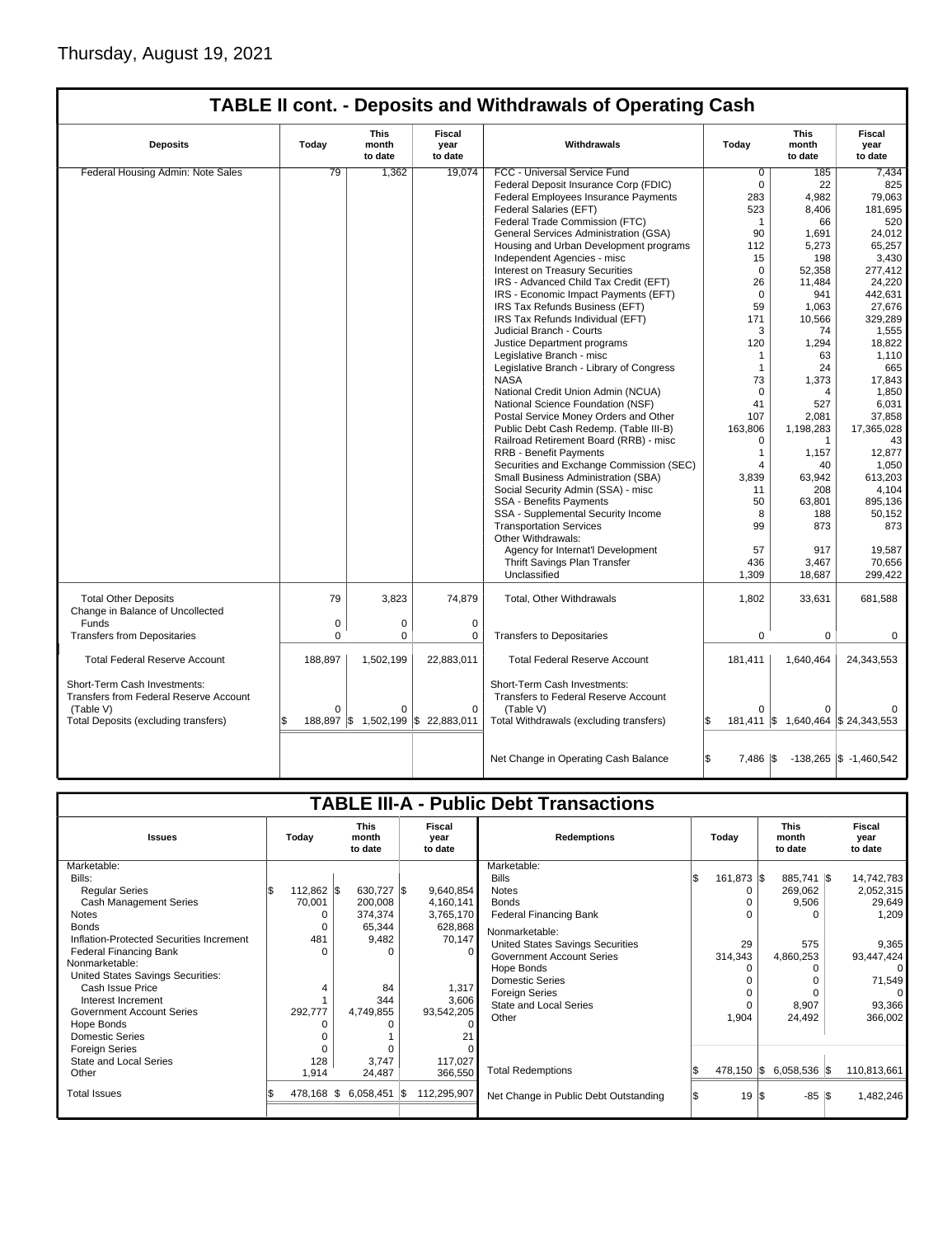| <b>TABLE III-B - Adjustment of Public Debt</b><br><b>Transactions to Cash Basis</b>                                                                                                                                                                                                         |           |                                                   |           |                                                         |                                                     |  |  |  |  |  |  |  |  |  |  |                                 |                                  |
|---------------------------------------------------------------------------------------------------------------------------------------------------------------------------------------------------------------------------------------------------------------------------------------------|-----------|---------------------------------------------------|-----------|---------------------------------------------------------|-----------------------------------------------------|--|--|--|--|--|--|--|--|--|--|---------------------------------|----------------------------------|
| <b>Transactions</b>                                                                                                                                                                                                                                                                         | Today     |                                                   |           |                                                         |                                                     |  |  |  |  |  |  |  |  |  |  | <b>This</b><br>month<br>to date | <b>Fiscal</b><br>year<br>to date |
| Public Debt Cash Issues:<br>Public Debt Issues (Table III-A)<br>Premium on New Issues<br>Discount on New Issues:<br>Bills $(-)$<br>Bonds and Notes (-)<br>Federal Financing Bank (-)                                                                                                        | \$        | 478,168<br>0<br>30<br>0<br>0                      | I\$       | 6,058,451<br>1,556<br>136<br>1.693<br>o                 | \$12,295,907<br>21,067<br>2,656<br>28,815           |  |  |  |  |  |  |  |  |  |  |                                 |                                  |
| Government Account Transactions (-)<br>Hope Bonds (-)<br>Interest Increment on United States<br>Savings Securities (-)<br>Inflation-Protected Securities Increment<br><b>Total Public Debt Cash Issues</b>                                                                                  |           | 292,777<br>n<br>481                               |           | 4,749,855<br>n<br>344<br>9,482                          | 93,542,205<br>3.606<br>69,023                       |  |  |  |  |  |  |  |  |  |  |                                 |                                  |
| Deposited in Federal Reserve Account<br><b>Public Debt Cash Redemptions:</b><br>Public Debt Redemptions (Table III-A)<br>Premium on Debt Buyback Operation<br>Discount on Debt Buyback Operation (-)<br>Federal Financing Bank (-)<br>Government Account Transactions (-)<br>Hope Bonds (-) | \$<br>l\$ | 184.879<br>478,150<br>0<br>o<br>n<br>314,343<br>U | l\$<br>\$ | 1,298,497<br>6,058,536<br>O<br>o<br>o<br>4,860,253<br>ი | \$18,670,669<br>\$10,813,661<br>1,209<br>93,447,424 |  |  |  |  |  |  |  |  |  |  |                                 |                                  |
| <b>Total Public Debt Cash Redemptions</b><br>Withdrawn from Federal Reserve Acct.                                                                                                                                                                                                           | l\$       | 163,806 \$                                        |           |                                                         | 1,198,283 \$17,365,028                              |  |  |  |  |  |  |  |  |  |  |                                 |                                  |

| <b>TABLE III-C - Debt Subject to Limit</b>                                        |                           |                                                                                                     |                           |                           |  |  |  |  |  |  |
|-----------------------------------------------------------------------------------|---------------------------|-----------------------------------------------------------------------------------------------------|---------------------------|---------------------------|--|--|--|--|--|--|
|                                                                                   | Closing                   | Opening balance                                                                                     |                           |                           |  |  |  |  |  |  |
| <b>Balance Transactions</b>                                                       | balance<br>today          | Today                                                                                               | <b>This</b><br>month      | Fiscal<br>year            |  |  |  |  |  |  |
| Debt Held by the Public<br>Intragovernmental Holdings<br><b>Total Public Debt</b> | \$22,259,021<br>6,168,616 | \$22,265,522<br>6,162,096                                                                           | \$22,284,628<br>6,143,094 | \$21,018,952<br>5,926,439 |  |  |  |  |  |  |
| Outstanding<br>Less: Debt Not<br>Subiect to Limit:                                | 28,427,637                | 28,427,618                                                                                          | 28,427,722                | 26,945,391                |  |  |  |  |  |  |
| Other Debt                                                                        | 478                       | 478                                                                                                 | 478                       | 478                       |  |  |  |  |  |  |
| <b>Unamortized Discount</b>                                                       | 19,668                    | 19,649                                                                                              | 19,753                    | 17,271                    |  |  |  |  |  |  |
| <b>Federal Financing Bank</b>                                                     | 6,053                     | 6,053                                                                                               | 6,053                     | 7,262                     |  |  |  |  |  |  |
| Hope Bonds<br>Plus: Other Debt Subject to Limit<br>Guaranteed Debt of             | $\Omega$                  | $\Omega$                                                                                            | 0                         | $\Omega$                  |  |  |  |  |  |  |
| Government Agencies                                                               | $\Omega$                  | $\Omega$                                                                                            | $\Omega$                  | 0                         |  |  |  |  |  |  |
| <b>Total Public Debt</b><br>Subject to Limit                                      |                           | $\frac{1}{2}$ 28,401,438 $\frac{1}{2}$ 28,401,438 $\frac{1}{2}$ 28,401,438 $\frac{1}{2}$ 26,920,380 |                           |                           |  |  |  |  |  |  |
| <b>Statutory Debt Limit</b>                                                       | \$28.401.463 \$28.401.463 |                                                                                                     | \$28,401,463              | SUSP-1                    |  |  |  |  |  |  |
|                                                                                   |                           |                                                                                                     |                           |                           |  |  |  |  |  |  |

### See Footnote

| <b>TABLE IV - Federal Tax Deposits</b>                                                                                                                                                                                                        |     |                                         |     |                                                           |     |                                                                      |
|-----------------------------------------------------------------------------------------------------------------------------------------------------------------------------------------------------------------------------------------------|-----|-----------------------------------------|-----|-----------------------------------------------------------|-----|----------------------------------------------------------------------|
| Classification                                                                                                                                                                                                                                |     | Today                                   |     | <b>This</b><br>month<br>to date                           |     | <b>Fiscal</b><br>year<br>to date                                     |
| Withheld Income and Employment Taxes<br>Individual Income Taxes<br><b>Railroad Retirement Taxes</b><br><b>Excise Taxes</b><br><b>Corporation Income Taxes</b><br><b>Federal Unemployment Taxes</b><br>Estate and Gift Taxes & Misc IRS Rcpts. | l\$ | 2,319<br>205<br>1<br>44<br>46<br>1<br>5 | l\$ | 154,532 \$<br>3,946<br>266<br>3,836<br>3,555<br>577<br>53 |     | 2,422,496<br>331,007<br>4,661<br>63,550<br>309,088<br>6,342<br>4,490 |
| Total                                                                                                                                                                                                                                         | \$  | 2,620                                   | 1\$ | 166,765                                                   | 1\$ | 3,141,634                                                            |
| Cash Federal Tax Deposits:<br>Direct<br><b>Through Depositaries</b>                                                                                                                                                                           | \$  | 42 S<br>2,566                           |     | $1,773$ $\sqrt{3}$<br>159,797                             |     | 27,372<br>3,013,676                                                  |
| Total Cash FTD's<br>Inter-agency Transfers                                                                                                                                                                                                    | \$  | 2,609<br>12                             | 1\$ | 161,570<br>5,195                                          | l\$ | 3,041,048<br>100,587                                                 |
| Total                                                                                                                                                                                                                                         | \$  | 2,620                                   | l\$ | 166,765                                                   | 1\$ | 3,141,634                                                            |
|                                                                                                                                                                                                                                               |     |                                         |     |                                                           |     |                                                                      |

| <b>TABLE V - Short-Term Cash Investments</b> |   |                           |          |       |  |  |  |  |  |  |
|----------------------------------------------|---|---------------------------|----------|-------|--|--|--|--|--|--|
|                                              |   | <b>Type of Depositary</b> |          |       |  |  |  |  |  |  |
| <b>Balance Transactions</b>                  |   |                           |          | Total |  |  |  |  |  |  |
|                                              | А | в                         | С        |       |  |  |  |  |  |  |
| Opening Balance Today<br>Deposits:           | 0 | 1\$<br>0                  | 0<br>1\$ | l\$   |  |  |  |  |  |  |
| <b>Transfers to Depositaries</b>             | O | $\Omega$                  | O        |       |  |  |  |  |  |  |
| <b>Special Direct Investment</b>             | 0 | 0                         | O        |       |  |  |  |  |  |  |
| Term Investment                              | O | 0                         | 0        |       |  |  |  |  |  |  |
| Repo Investment                              | O | $\Omega$                  | O        |       |  |  |  |  |  |  |
| Withdrawals:                                 |   |                           |          |       |  |  |  |  |  |  |
| <b>Treasury Initiated</b>                    | O | 0                         | O        |       |  |  |  |  |  |  |
| Depositary Initiated                         | O | 0                         | 0        |       |  |  |  |  |  |  |
| <b>Special Direct Investment</b>             | O | 0                         | 0        |       |  |  |  |  |  |  |
| <b>Term Investment</b>                       | O | $\Omega$                  | O        |       |  |  |  |  |  |  |
| Repo Investment                              | 0 | $\Omega$                  | 0        |       |  |  |  |  |  |  |
|                                              |   |                           |          |       |  |  |  |  |  |  |
| Closing Balance Today                        | 0 | I\$<br>0                  | I\$<br>0 | I\$   |  |  |  |  |  |  |

| <b>TABLE VI - Income Tax Refunds Issued</b> |     |       |     |                                 |     |                           |  |  |  |  |
|---------------------------------------------|-----|-------|-----|---------------------------------|-----|---------------------------|--|--|--|--|
| Classification                              |     | Today |     | <b>This</b><br>month<br>to date |     | Fiscal<br>year<br>to date |  |  |  |  |
| IRS - Advanced Child Tax Credit (Checks)    | l\$ | 0     | l\$ | 3.929                           | I\$ | 5,985                     |  |  |  |  |
| IRS - Advanced Child Tax Credit (EFT)       |     | 26    |     | 11.484                          |     | 24.220                    |  |  |  |  |
| IRS - Economic Impact Payments (Checks)     |     |       |     | 568                             |     | 85.462                    |  |  |  |  |
| IRS - Economic Impact Payments (EFT)        |     | 0     |     | 941                             |     | 442.631                   |  |  |  |  |
| IRS Tax Refunds Business (Checks)           |     | 38    |     | 5,152                           |     | 57,805                    |  |  |  |  |
| IRS Tax Refunds Business (EFT)              |     | 59    |     | 1.063                           |     | 27.676                    |  |  |  |  |
| IRS Tax Refunds Individual (Checks)         |     | 80    |     | 2.234                           |     | 59,369                    |  |  |  |  |
| IRS Tax Refunds Individual (EFT)            |     | 171   |     | 10.566                          |     | 329.289                   |  |  |  |  |

## **Daily Treasury Statement Footnotes:**

### **General Footnotes and Statements:**

This statement summarizes the United States Treasury's cash and debt operations for the Federal Government. Treasury's operating cash is maintained in an account at the Federal Reserve Bank of New York and in short-term cash investments. Treasury minimized and then suspended its short-term cash investment program beginning in November 2008, but anticipates investing again when market conditions warrant. Major information sources include: Federal Reserve Banks, Treasury Regional Financial Centers, Internal Revenue Service Centers, various electronic systems, and information on the Public Debt. Information is presented on a modified cash basis. Deposits are reflected as received and withdrawals are reflected as processed.SOURCE: Bureau of the Fiscal Service, Department of the Treasury. Note: The Daily Treasury Statement (DTS) is available by 4:00 p.m. the following business day on the Fiscal Service website https://fiscal.treasury.gov/reports-statements/dts/. For more information, call the Cash Reporting Branch at 202-874-9789.

## **TABLE III-A – Public Debt Transactions**

Stated at face value except for savings and retirement plan securities which are stated at current redemption value.